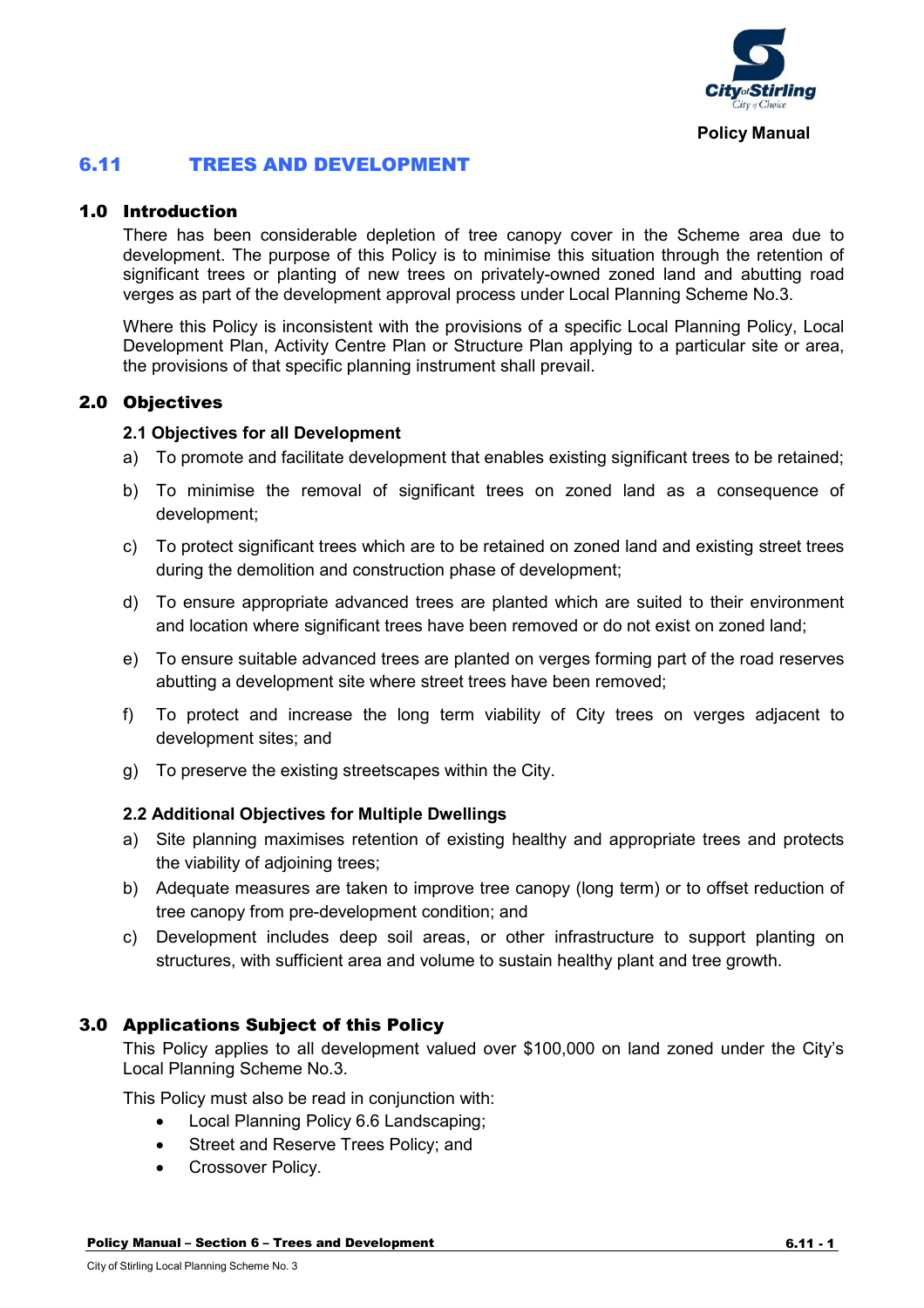

# 4.0 Definitions

For the purpose of this Policy, the following definitions apply:

- '**Advanced Tree**' means a tree which requires planting in at least a 90 litre container or greater size and which is at least 2 metres in height and at least 2 years of age.
- '**Significant Tree**' means a woody plant at a height of at least four (4) metres above ground level and meets one of the following criteria:
	- a) for a single trunk species, a trunk circumference of at least 500mm at a height of one (1.0) metre above ground level; or
	- b) for a multi trunk species, a trunk circumference of at least 250mm at a height of one (1.0) metre above ground level.

'**Street Tree**' - means a tree that is located within a road reserve.

## 5.0 Development Provisions

#### **5.1 Trees on Development Sites**

The following provisions apply to all development and are in addition (supplementary) to the requirements specified under State Planning Policy 7.3 Residential Design Codes (for Apartments).

- a) The retention of significant trees may be imposed as a condition of development approval in accordance with Clause 68(2) of the *Planning and Development (Local Planning Schemes) Regulations 2015* and Clause 10.3 of the Local Planning Scheme No.3 (refer to Appendix 1 for further information).
- b) Where the Council approves development on a site which, at the time of subdivision or demolition does not contain a significant tree or involves the removal of a significant tree from the land, the Council may, as a condition of development approval, require advanced trees approved by the Council to be planted by the applicant in particular locations on the site in accordance with:
	- In the case of Multiple Dwellings: Design Element 3.3 Table 3.3a of State Planning Policy 7.3 Residential Design Codes Volumes 2 – Apartments; or
	- For all other development: Table 1 below:

| <b>SITE AREA</b>      | NUMBER OF ADVANCED TREES TO BE PLANTED          |
|-----------------------|-------------------------------------------------|
| $1m^2 - 500m^2$       |                                                 |
| $501m^2 - 1,000m^2$   |                                                 |
| $1,001m^2 - 1,500m^2$ |                                                 |
| $1,501m^2 - 2,000m^2$ |                                                 |
| Over $2,000m^2$       | 1 for every 500m <sup>2</sup> (or part thereof) |

*Table 1 – Maximum Ratio of Advanced Trees (excluding Multiple Dwellings)*

c) Where the maximum ratio specified in Table 1 is inconsistent with the maximum ratio specified by a Local Planning Policy, Structure Plan, Activity Centre Plan Local Development Plan or State Planning Policy 7.3 Residential Design Codes which applies to the particular site or the area in which the site is located, the maximum ratio of that specific planning instrument shall apply and the Council may as a condition of development approval, require advanced trees approved by the Council to be planted in particular locations on the site in accordance with that maximum ratio.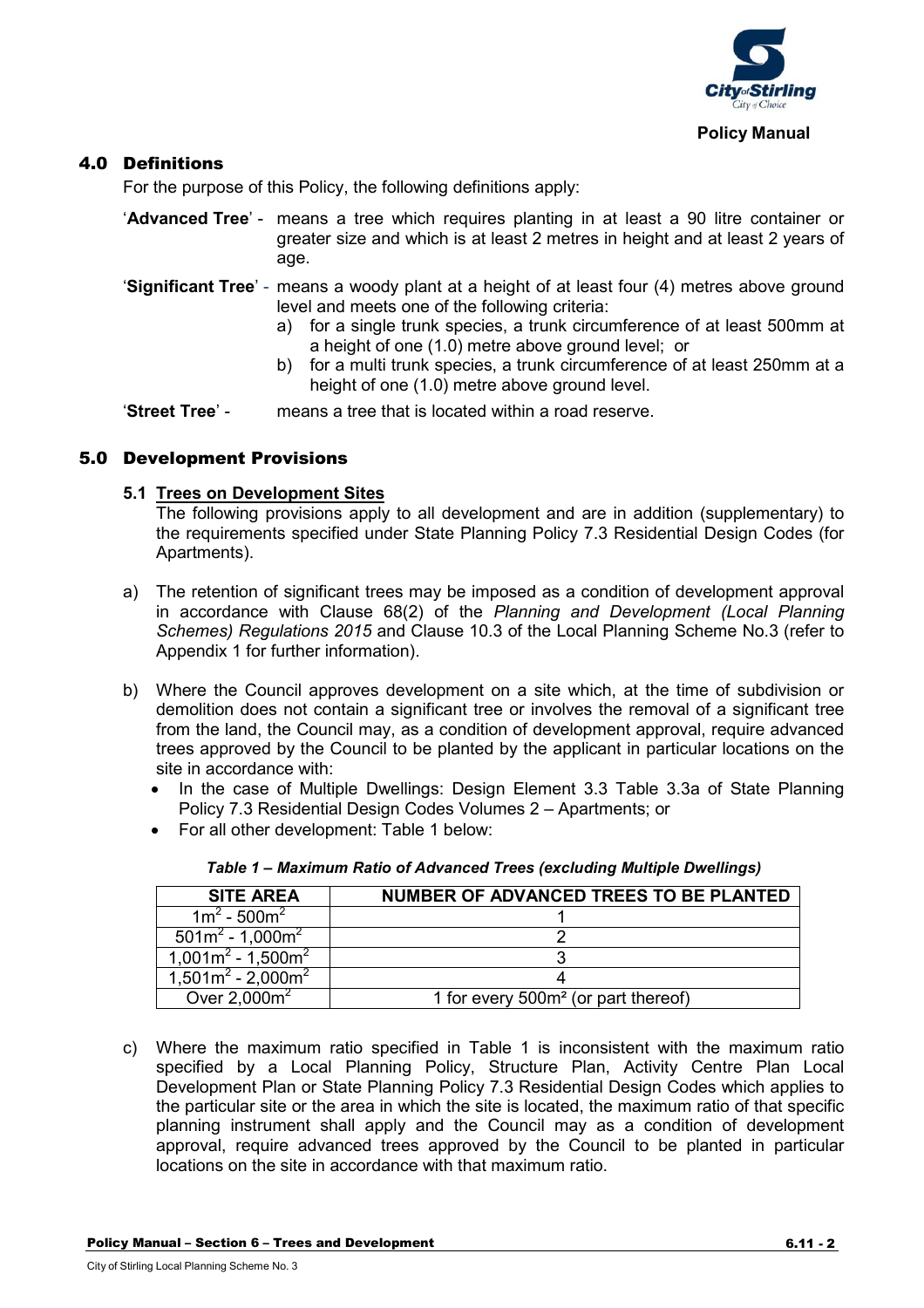

#### **Policy Manual**

- d) Where the Council approves development on a site with a condition of development approval requiring the retention of a significant tree or the planting of an advanced tree, the following minimum soil space (at ground level free of intrusions) is required around each tree:
	- In the case of Multiple Dwellings: in accordance with Design Element 3.3 Table 3.3b of the Residential Design Codes – Volume 2; or
	- For all other development:  $9m^2$ .

*(Note: Details of the tree species, location and surrounding soil space are to be shown on the approved development plans).*

e) Significant trees being retained as part of a proposed development are to be protected during the demolition and construction phase of development.

#### **5.2 Street Trees**

- a) The Council may impose a condition of development approval to require the planting of an advanced tree, at the applicant's cost, on an abutting road reserve. All new developments that do not have a street tree on the verge will have a tree planted in the next available planting season, as deemed appropriate by the City, and included as a condition of development along with a contribution payment by the applicant towards the cost of the tree/s planted as per Council's Fees and Charges.
- b) Street and reserve trees need to be protected at development sites in order to preserve the amenity of streetscapes and neighbourhoods.
- c) A minimum setback of a crossover/driveway from any street tree on the verge is required. The setback distance will be in direct relation to the Diameter at Breast Height (DBH) of the street tree:
	- DBH of up to 200mm requires a minimum setback of one metre;
	- DBH of 201mm to 400mm requires a minimum setback of two metres;
	- DBH of 401mm or greater requires a minimum setback of three metres.

Should the distances required need to be less than the above specifications, a site inspection will need to be conducted to determine if the distance can be reduced on a tree by tree basis. Council inspection fees and charges may apply.

- d) To keep retained trees in a sound condition and to reduce the impact on its root system, no setback requests less than 1.0 metre will be accepted.
- e) The City prioritises tree retention on City managed land adjacent to development sites, and will only consider removal when no other reasonable design alternative exists. Where a tree is to be removed/pruned, the landowner/applicant will be required to meet the contributory costs associated with the removal and replacement of the tree and will be required to compensate the City for the costs associated with the loss of the tree asset (as outlined in Section 5 'Bonds and Payments' of the City's Street and Reserve Trees Policy).
- f) Replacement street trees that are required as a result of being removed through the development process will be in line with the following: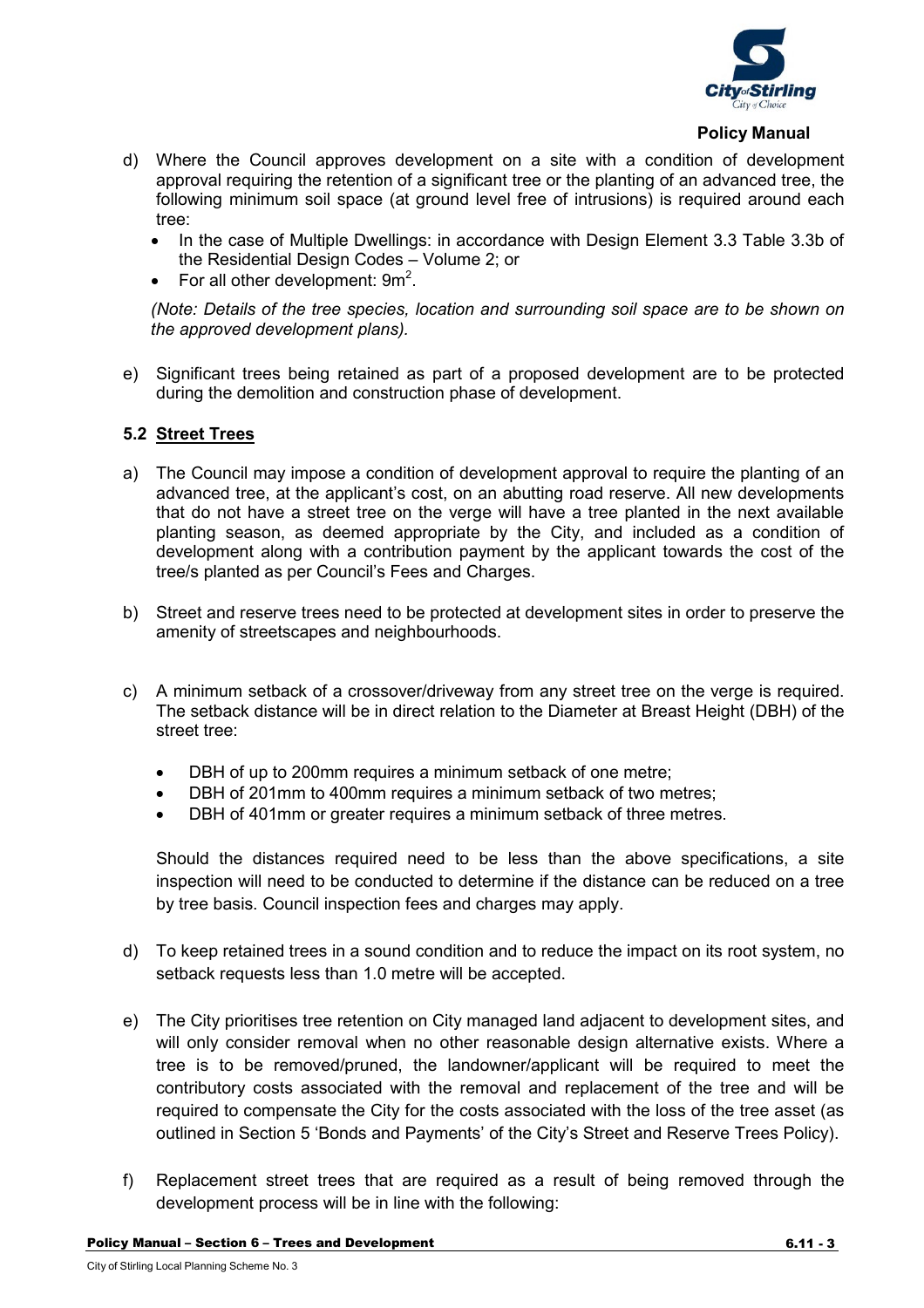

#### **Policy Manual**

- A minimum of one replacement tree will be planted on the verge adjacent to the development;
- Where a number of frontages are created due to subdivision, then a minimum of one tree shall be planted on each frontage, space permitting;
- Where there is room for more than one tree on each frontage/lot, then multiple trees will be planted in relation to the available space;
- Any additional replacement trees that are not able to be planted on the verge adjacent to the development will be planted elsewhere in the City and at the City's discretion;
- All replacement trees will be of a species and size that is acceptable to the City; and
- The replacement cost will be met by the developer/applicant (as outlined in Section 5 'Bonds and Payments' in the City's Street and Reserve Trees Policy).

#### **5.3 Council Discretion**

Council will consider the exercise of discretion under Clause 5.5.5 of the Scheme in its application of the standards and requirements of the Scheme and adopted local planning policies where such a variation would allow for the retention of existing significant trees. (Note: Variations cannot apply to non-discretionary provisions, such as residential density).

## 6.0 Variations to Policy Requirements

Any variations to this Policy will be assessed by the City against the objectives of this Policy and the relevant objectives of State Planning Policy 7.3 Residential Design Codes Volume 2 – Apartments.